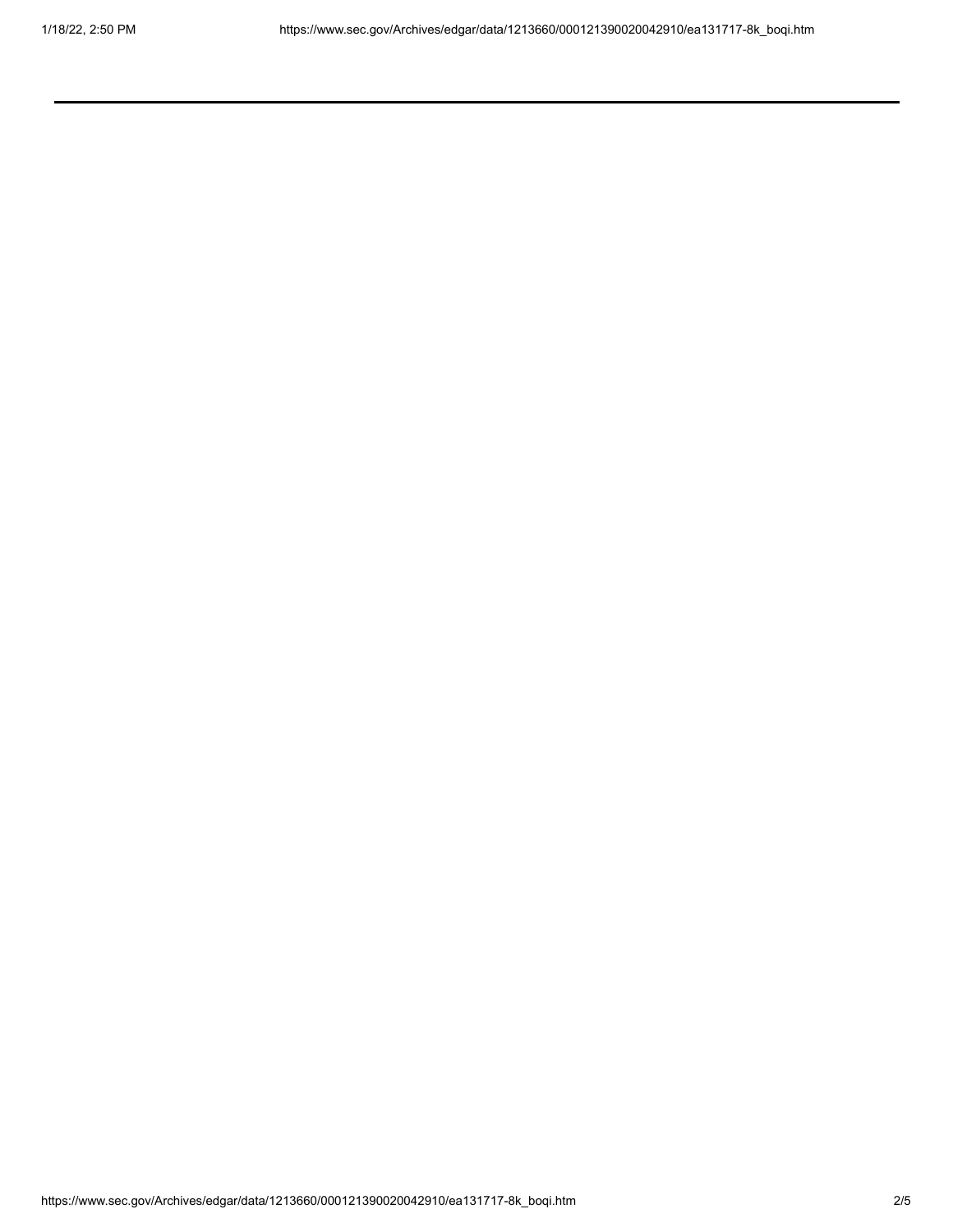### **Item 1.01 Entry into a Material Definitive Agreement.**

On December 15, 2020, the Registrant entered into a Stock Purchase Agreement (the "Agreement") to acquire Chaohu Zhongshan Minimally Invasive Hospital ("Zhongshan"), a private hospital in the southeast region of the People's Republic of China (the "PRC") with 65 hospital beds, 25 medical doctors, 22 medical technicians and 45 nurses. Zhongshan is a general hospital known for its complex minimally invasive surgeries. It is a designated local hospital in the government sponsored medical insurance reimbursement system in the PRC.

Pursuant to the Agreement, the Registrant will purchase all the issued and outstanding equity interests in Zhongshan (the "Shares") in consideration of RMB 120,000,000 (approximately \$18,348,623). RMB 40,000,000 (approximately US\$6,116,207) will be paid in cash at the closing and 2,000,000 shares of common stock of the Registrant valued at RMB 40,000,000 (approximately US\$6,116,207) will be delivered within 90 days of the closing, as partial consideration. The balance of the purchase price in the amount of RMB 40,000,000 (approximately US\$6,116,207) (the "Earnout Amount") is subject to post-closing adjustments based on the performance of Zhongshan in 2021 and 2022.

If Zhongshan's 2021 revenue equals or exceeds RMB 30,000,000 (approximately US\$4,587,155), and gross profit in 2021 equals or exceeds RMB 5,000,000 (approximately US \$764,525), 50% of the Earnout Amount will be payable to the sellers. If Zhongshan achieves 80% or more of the 2021 revenue and gross profit targets, a reduced Earnout Amount will be payable. If Zhongshan achieves less than 80% of the 2021 revenue and gross profit targets, the sellers will not be eligible to receive any part of the Earnout Amount (the "Performance Failure"). The Agreement also sets forth circumstances where the Registrant may elect, in its sole discretion, to pay the entire Earnout Amount to the sellers if the 2021 revenue and profit targets are exceeded by at least 20% (the "Accelerated Earnout Payment"). In the event an Accelerated Earnout Payment is made, the Sellers will not be eligible to receive any additional payment under the Agreement.

In the event there is neither an Accelerated Earnout Payment nor a Performance Failure in 2021, 50% (or a smaller portion) of the Earnout Amount may be payable based on Zhongshan reaching similar performance targets in 2022.

The closing of the Agreement is expected to take place in late December 2020, subject to necessary regulatory approvals.

The foregoing description of the Agreement does not purport to be complete and is qualified in its entirety by reference to the Agreement which is filed as Exhibit 4.1 hereto, and is incorporated herein by reference.

### **ITEM 8.01 OTHER INFORMATION**

On December 16, 2020, the Registrant issued a press release announcing the entry into of the Agreement.

A copy of the press release is attached hereto as Exhibit 99.1 and incorporated herein by reference.

The information under this Item 8.01, including Exhibit 99.1, is deemed "furnished" and not "filed" under Section 18 of the Securities Exchange Act of 1934, as amended (the "Exchange Act"), or otherwise subject to the liability of that section, and shall not be incorporated by reference into any registration statement or other document filed under the Securities Act of 1933, as amended, or the Exchange Act, except as shall be expressly set forth by specific reference in such filing.

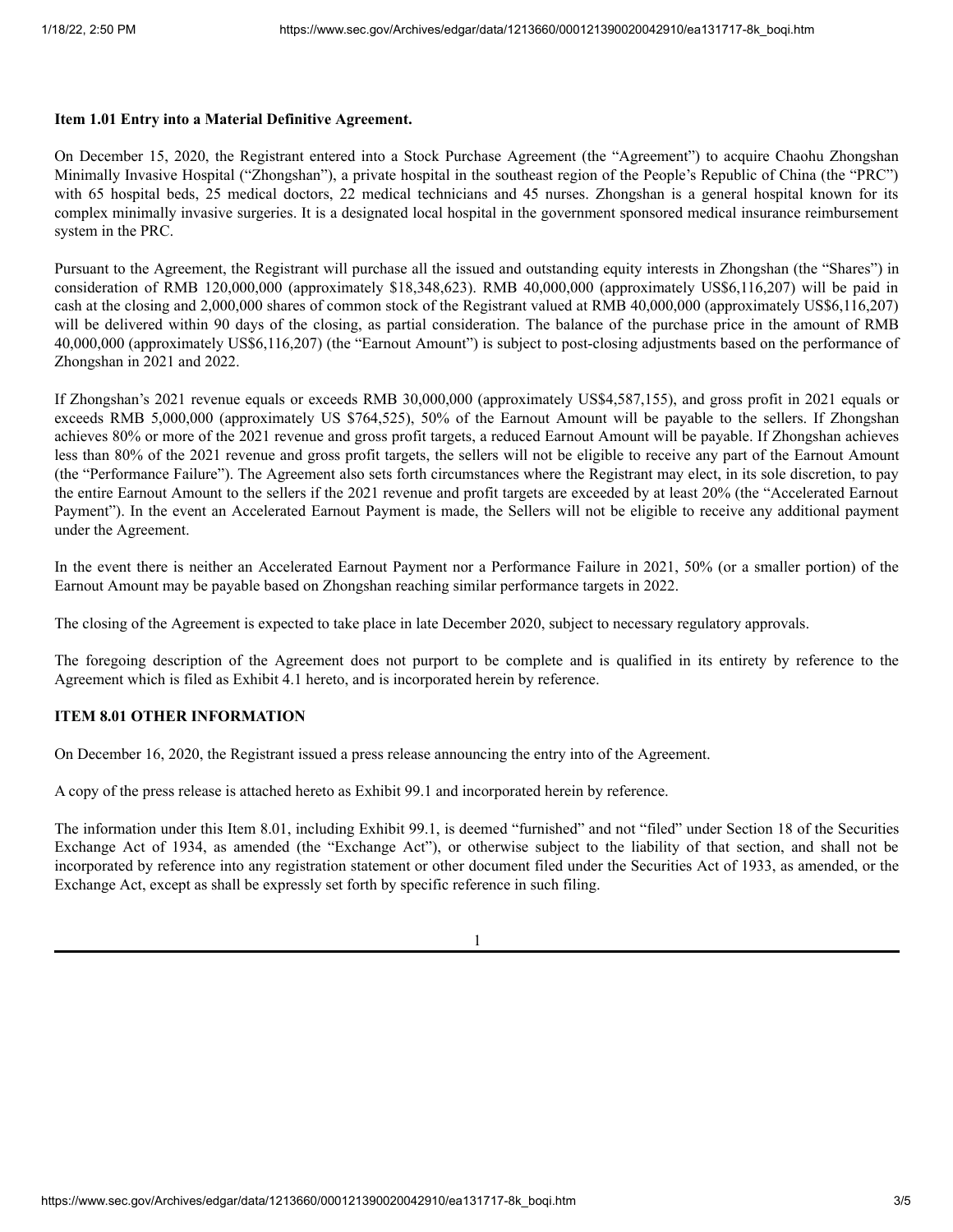The information in this Current Report on Form 8-K, including Exhibit 99.1 may contain forward-looking statements based on management's current expectations and projections, which are intended to qualify for the safe harbor of Section 27A of the Securities Act of 1933, as amended, and Section 21E of the Securities Exchange Act of 1934, as amended. The statements contained herein that are not historical facts are considered "forward-looking statements." Such forward-looking statements may be identified by, among other things, the use of forward-looking terminology such as "believes," "expects," "may," "will," "should," or "anticipates" or the negative thereof or other variations thereon or comparable terminology, or by discussions of strategy that involve risks and uncertainties. In particular, statements regarding the efficacy of investment in research and development are examples of such forwardlooking statements. The forward-looking statements include risks and uncertainties, including, but not limited to, the effect of political, economic, and market conditions and geopolitical events; legislative and regulatory changes that affect our business; the availability of funds and working capital; the actions and initiatives of current and potential competitors; investor sentiment; and our reputation. The Registrant not undertake any responsibility to publicly release any revisions to these forward-looking statements to take into account events or circumstances that occur after the date of this report. Additionally, the Registrant does not undertake any responsibility to update you on the occurrence of any unanticipated events, which may cause actual results to differ from those expressed or implied by any forward-looking statements. The factors discussed herein are expressed from time to time in the Registrant's filings with the Securities and Exchange Commission available at http://www.sec.gov.

# **ITEM 9.01 FINANCIAL STATEMENTS AND EXHIBITS.**

| <b>Exhibit</b> | <b>Description</b>                                      |
|----------------|---------------------------------------------------------|
| 4.1            | <b>Stock Purchase Agreement dated December 15, 2020</b> |
| 99.            | Exhibit 99.1 Press Release dated December 16, 2020      |

#### 2